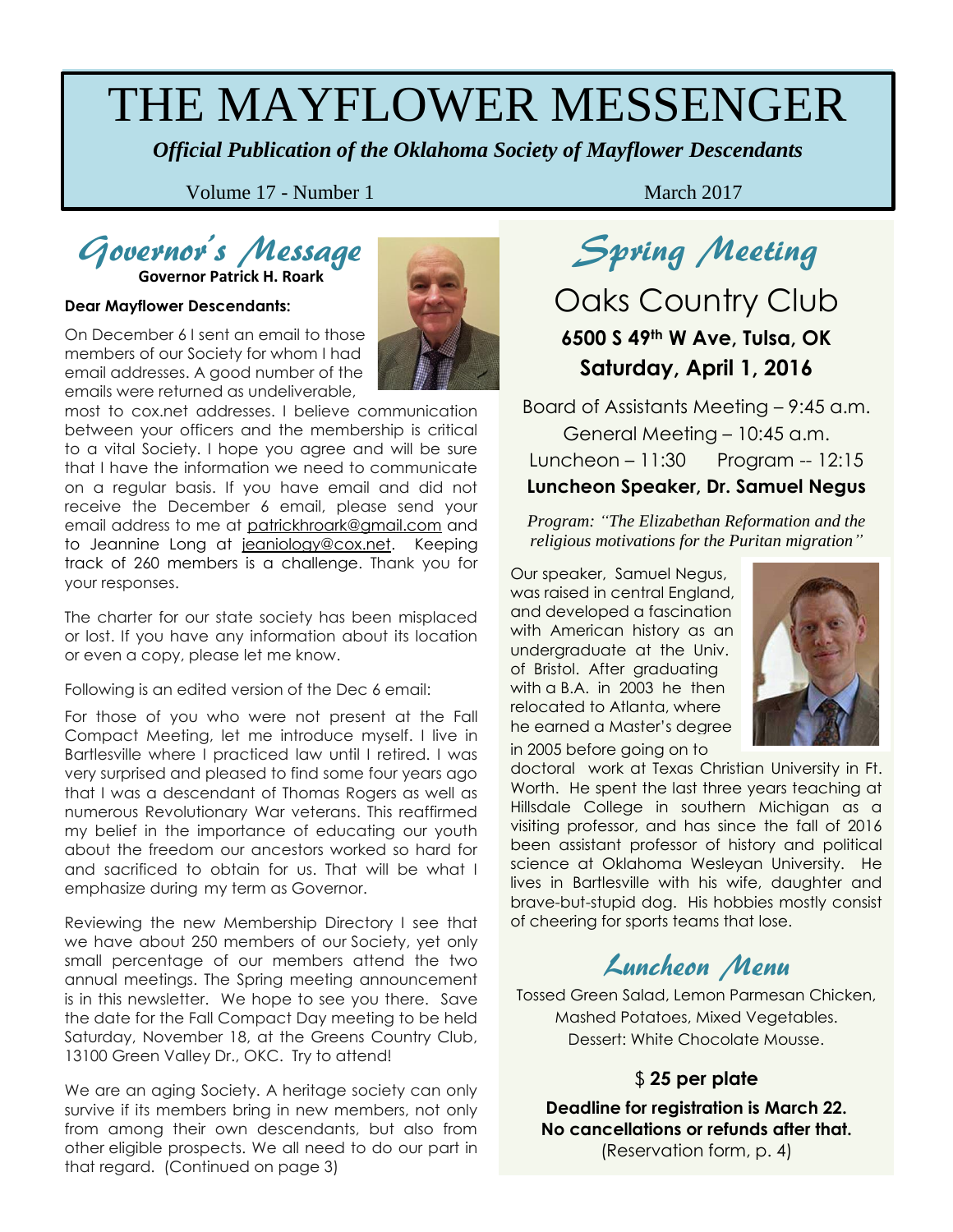

Elected and Installed at the Fall Compact Meeting and Luncheon at the Greens Country Club in Oklahoma City were the **2017-2018 Officers.** *Above*, L-R: Governor Patrick Roark; Treasurer Lauri Robinson; Deputy Governor Pamela Hill; Secretary Ray Meritt; Captain Mathew Roark; Historian Katherine Patterson; and Elder Norma Hughes.



*Above*, L-R: Historian Kathy Patterson introduced a member from Texas, Bonnie Alvis Purser, and presented Mayflower passports to new members Terrianne Frosch Lowe, Jamilynn Burroughs Youngberg, Leslie Allen Wiseman and Carol Ann Bowers Batterton. **Welcome!**



 The speaker at our Fall Compact Meeting, **John Waldron**, an outstanding teacher, had been asked to speak about three things we didn't know about the Pilgrims. He chose the significance of the Mayflower Compact, King Philip's War, and the contributions of Squanto. If you could use a little memory refresher about Squanto, here is a link: [http://mayflowerhistory.com/tisquantum/.](http://mayflowerhistory.com/tisquantum/)

 Native American Squanto, kidnapped in our country, was taken to England, learned to speak English and the ways of the Englishmen, and was sent back in time to greet the Pilgrims. He taught our ancestors to bury a fish (for fertilizer) with the corn they planted. The crop flourished and they were saved from starvation. The obscure fact is that none of the other native tribes used this method of planting corn; he had learned in England. So Squanto was kidnapped in our country, taken to England where he learned to speak English and their farming methods, was sent back to Plymouth to enable communication between the natives and Pilgrims, and taught the Pilgrims how to plant corn the way he learned in England.

This sounds like God's perfect plan.



*Above*, Mary Meritt (left) and Orriene Denslow (right) visit with Ray Meritt, our new Secretary. Orriene has been an able assistant for her husband, 2015-2016 Governor Stuart Denslow.





*Above*, L-R, our speaker John Waldron stands before the flag of the Oklahoma Society with Stuart Denslow and Gov. Patrick Roark. *Right*, Outgoing Governor Denslow congratulates Governor Roark.

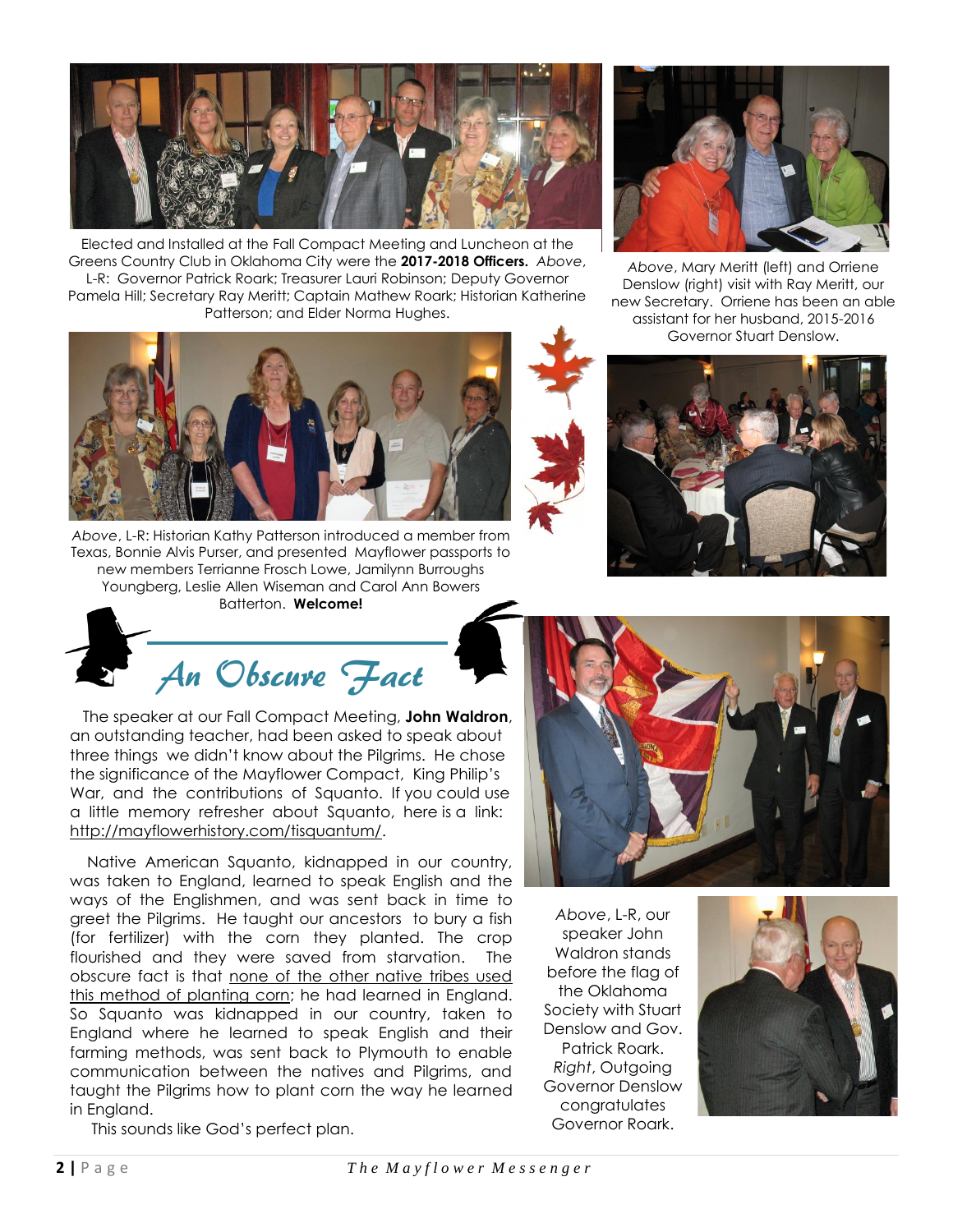## Governor's Message (Continued)

 First, why not have your children and grandchildren fill their applications for membership, or give memberships as gifts to your progeny  $\sim$  birthday, Christmas or anytime. Second, talk up your membership and inquire of your friends and acquaintances if they might have an eligible ancestor.

 2020 will be the 400th anniversary of the Mayflower landing. The National Society and your Oklahoma Society will be hosting 2020 celebrations. A committee chaired by Cherie Lawson is planning now for our celebration. Watch your email for updates on the celebration as they are released. Chairmen are needed for celebrations in Ardmore and/or Lawton. If you are interested, you may contact Cherie at vimayflower@gmail.com.

 The email of December 6 also encouraged participation in Oklahoma Society's scholarship program and set out the applicable rules. We have only had a few applicants in the past few years and it would seem that, with as many members as we have, there should be more. Perhaps many may either be unaware that the scholarship exists or have simply forgotten to suggest to descendants that it is available. The deadline to receive scholarship applications is March 1, the very day this newsletter will be mailed. We hope there will be more applicants.

 Thank you for the honor of serving you as your Governor. I do not take the responsibility lightly. Please feel free to contact me with any concerns or suggestions for making our Society something of which we can all be proud.

### **Governor Patrick H. Roark**

**To order your magnetic Oklahoma Mayflower Society name badge**, write on a piece of paper how you wish your name to appear on the badge, make your check for **\$13** each payable to **OSMD**, add **\$3** if you wish to have it shipped to you, and mail to **Stuart Denslow, 5721 W. Orlando Cir, Broken Arrow, OK 74011-1137**. Order now and you can pick up your badge at the spring meeting registration table.

# Francis Cooke DNA Success

### **By Mike Terry, OSMD Member**

 In *The Mayflower Quarterly magazine,* Vol. 82, No. 4, Winter 2016, the report of Surgeon Gen. Naomi E. Mann, MD, (pages 15, 16) shows highlights concerning the GSMD DNA policy. If you haven't read this report yet, I highly recommend it. I am one of the FTDNA administrators listed for the



Mayflower Descendants DNA project. I am a recent transfer from the Kansas Mayflower Society to the Oklahoma Society. My proven lines are Francis Cooke and Stephen Hopkins.

 Using DNA testing at FTDNA, I was interested in determining what the yDNA signature was for the Francis Cooke line. I had reviewed the Cook/e/ lines at the Cook/e/ DNA project and communicated with the administrator Jim Cooke. There appeared to be two tests in the Cook/e/ DNA project with a claim to descent from the Mayflower Cooke family. The problem was they were in different haplogroups, which meant one of the two lines was incorrect.

 Since I am a Terry, I had to find a Cook or Cooke male who I thought was a documented descendant of my Cooke Mayflower passenger and ask them to do a yDNA test to see if they were a match to either of the other Cooke lines. With the help of the Cook/e/ DNA Project Administrator, I was able to contact Barbara Cooke Meredith with a Cooke line in Nova Scotia, Canada, and through the Francis Cooke Society Yahoo group I found Cousin William A. "Bill" Cooke.

 It turns out Bill Cooke was an excellent candidate. He had done a test at Ancestry when they still did yDNA-46 testing and he indicated he had a deceased cousin who had actually joined the GSMD on his line. So we did an upgrade on Bill's Ancestry test at FTDNA and found he matched the male cousin and half-brother of Barbara Cooke Meredith as well as another yDNA 25 marker test for a proven Cooke Mayflower descendant.

 William A. Cooke has now been approved as a member of the Mayflower Society and I asked him to include his yDNA certificate from FTDNA with his initial application. It turns out he did not need the yDNA certificate; however, his certificate is in fact a genetic birth certificate for direct male descendants of Francis Cooke. So it may help someone else who needs supplemental proofs for their Francis Cooke line. In fact, Barbara Cooke Meredith has an application in process at the Canadian Society of Mayflower Descendants on her Francis Cooke line which includes the yDNA certificate of Cousin Bill as supplemental proof. We are waiting on their determination.

 Surgeon General Mann's report recommends that everyone obtain a DNA test, as its use for genealogical purposes is ever expanding. *(Links to DNA info on next page.)*